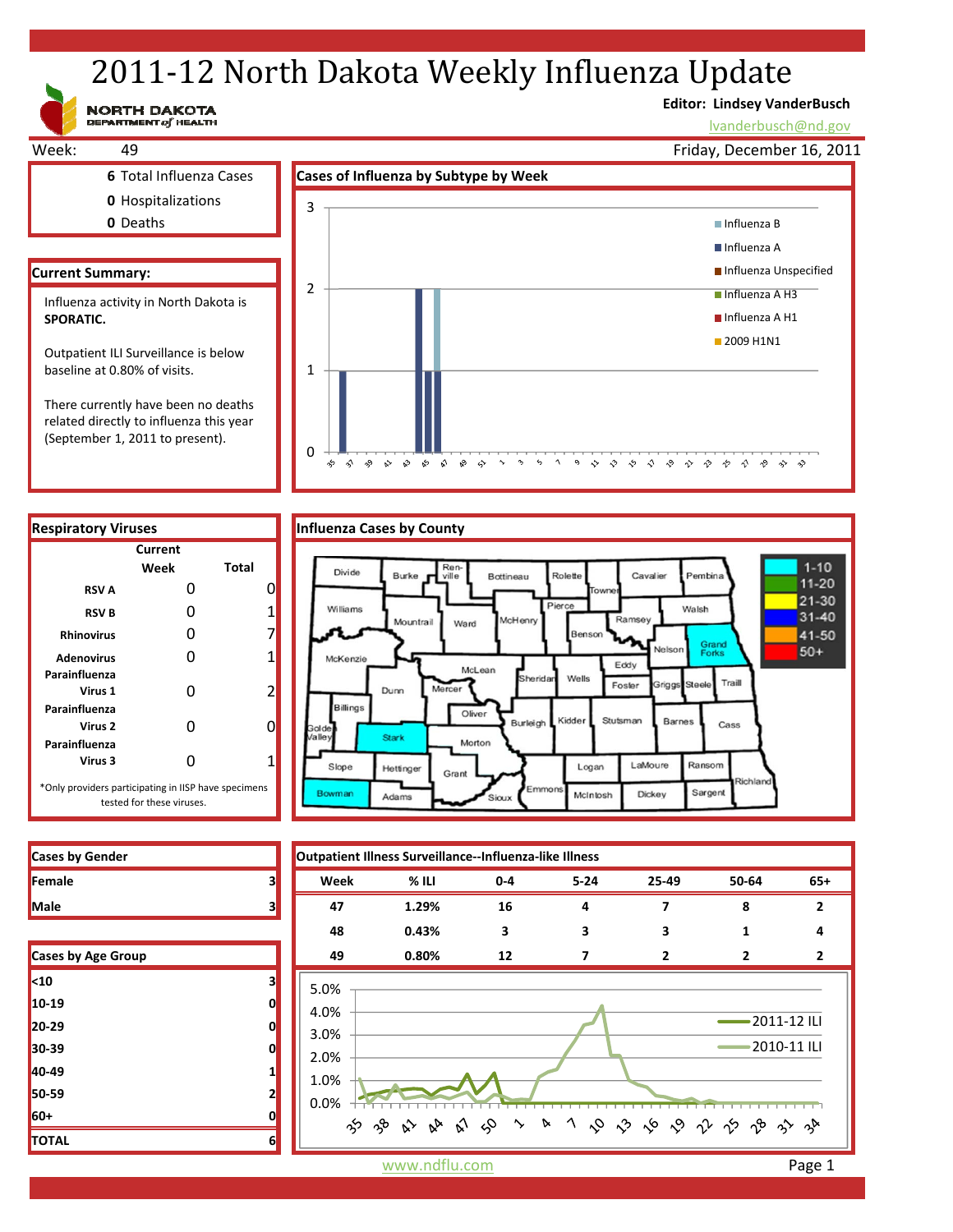# 2011-12 North Dakota Weekly Influenza Update

NORTH DAKOTA<br>DEPARTMENT of HEALTH





\*These data do not represent all laboratory results for influenza.



Friday, December 16, 2011

### **North Dakota School Surveillance:**

**‐‐ 4 North Dakota Schools Reporting**

**‐‐ Percent Absent due to illness for Week 49 is well below what would be considered significant absenteeism.**

**‐‐ If your school would be willing to particiapte in our surveillance, please contact Lindsey VanderBusch, lvanderbusch@nd.gov.**

### **Sentinel Laboratory Surveillance**

**‐‐ 18 North Dakota Laboratories Reporting**

**‐‐ The number of percent positive on influenza tests remains low.**

**‐‐ Reminder, when influenza activity is low, the positive predictive value of the tests are low. This means that the possiblity of false positives are high.**